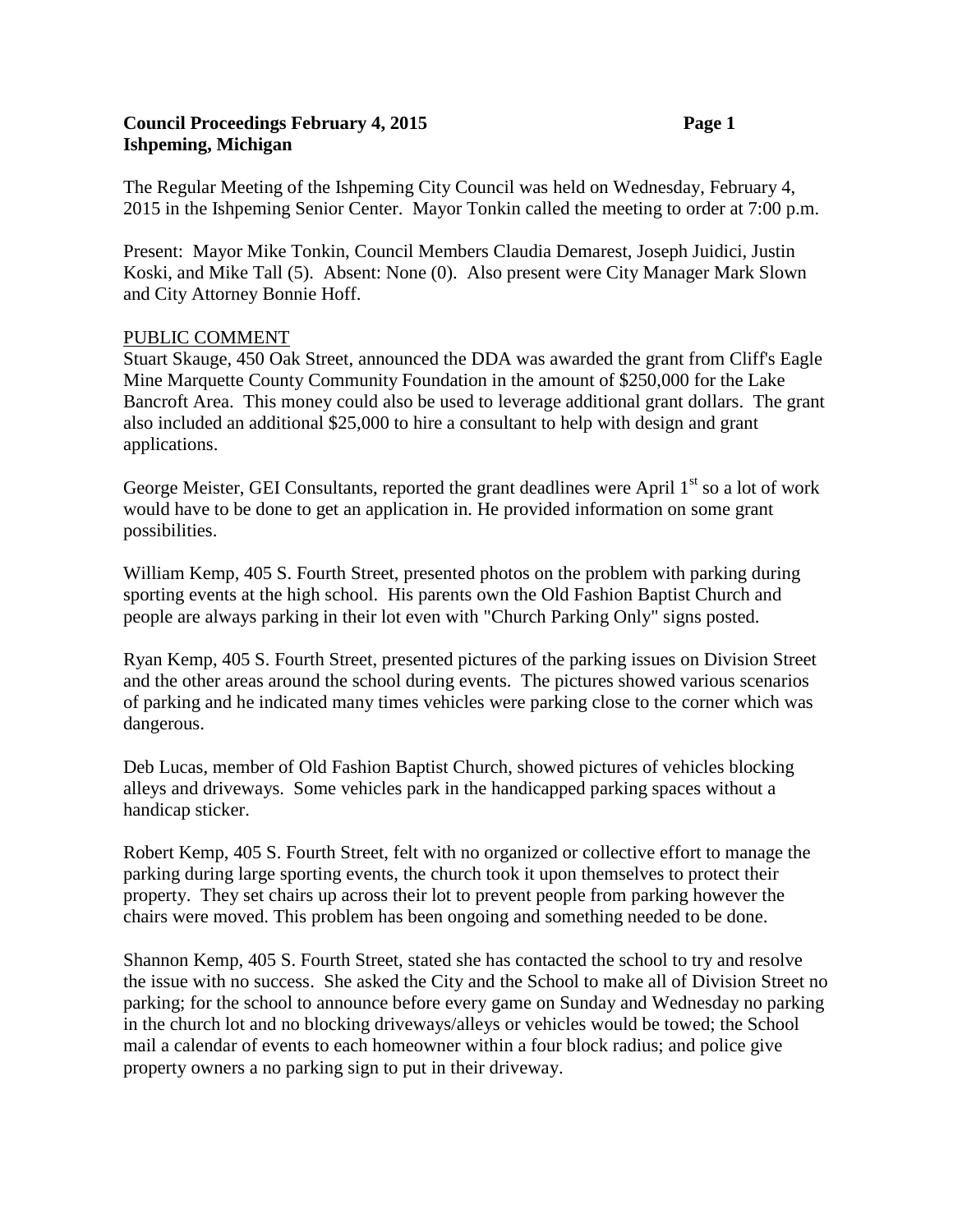# AGENDA COMMENT – There was none.

# MINUTES OF PREVIOUS MEETING

A motion was made by Councilwoman Demarest, supported by Councilman Koski and carried unanimously to approve the January 5 and January 7, 2015 minutes as presented.

## APPROVAL OF DISBURSEMENTS

A motion was made by Councilman Juidici, supported by Councilman Koski and carried unanimously to approve the disbursements as presented.

# MONTHLY FINANCIAL STATEMENTS

Jim Lampman reviewed the pooled cash account and summarized the major funds. He reported receipt of \$100,000 from the Section 19 funding and indicated there was approximately \$825,000 still to come from the Urgent Need Grant for reimbursement for the 2014 freeze emergency.

#### FIRE HOSE TESTING CONTRACT WITH FIRECATT, LLC.

Ed Anderson advised this contract was a one-year trial agreement and would cover testing of all the hoses at the fire hall at a rate of .29 cents per foot of hose.

A motion was made by Councilman Juidici, supported by Councilman Koski and carried unanimously to approve the contract with FireCatt, LLC with a not-to-exceed amount of \$2,300 with the manager's recommendation to waive competitive bidding.

#### DOWNTOWN UTILITY PROJECT CHANGE ORDER #2 AND FINAL PAY REQUEST

Mr. Slown summarized some of the additional work that was done that increased the projects total cost by \$98,245.42. He noted the additional work performed would benefit the City in the long term. U.P. Engineers and Architects and Lindberg and Sons did a great job on the project.

A motion was made by Councilwoman Demarest, supported by Councilman Koski and carried unanimously to approve Change Order #2 and the Final Payment Request in the amount of \$98,245.42.

#### CHARITABLE GAMING RESOLUTION-CHAMBER OF COMMERCE

Kori Tossava, Director of the Chamber of Commerce, explained the Chamber was in the process of becoming an eligible organization for Charitable Gaming Licenses and part of the application process required the local governing board pass a resolution confirming the Chamber of Commerce was a non profit organization.

A motion to approve a resolution for charitable gaming licenses and forward to the Greater Ishpeming-Negaunee Chamber of Commerce was made by Councilwoman Demarest, supported by Councilman Juidici and carried unanimously.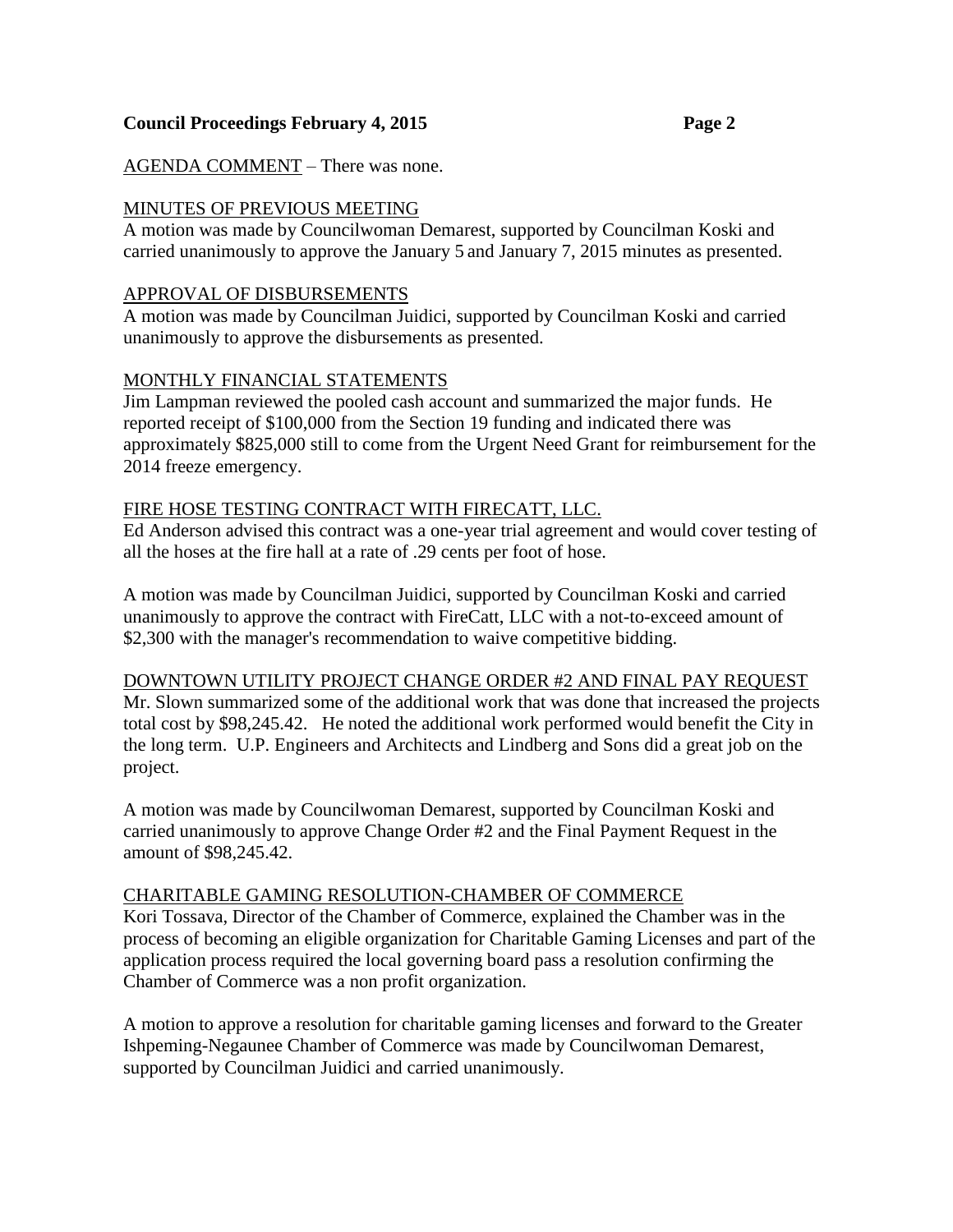### COUNTY ROAD 595

Mr. Slown felt the proposed road was a good idea as it would reduce travel distance, cut down the burning of fossil fuels, and appears to be environmentally sound.

After some discussion, a motion was made by Councilwoman Demarest, supported by Councilman Koski and carried unanimously to accept Resolution #2015-1 Resolution of the City of Ishpeming on County Road 595 and authorize the Mayor and the Clerk to sign.

Councilwoman Demarest fully supported the Marquette County Road Commission's decision to appeal the EPA's objections to building County Road 595 but wished it did not have to come to a lawsuit. She felt the EPA should reopen this issue which would save a lot of money.

Councilman Tall stated Country Road 595 from Big Bay to Humboldt would get the double trucks off the highway which would make it safer for everyone traveling on US 41.

## APPOINT REPRESENTATIVE TO THE CUPPAD REGIONAL COMMISSION

A motion was made by Councilman Juidici, supported by Councilman Tall and carried unanimously to appoint Mark Slown, City Manager as the representative to the CUPPAD Regional Commission.

## SET DATE FOR COUNCIL GOALS AND OBJECTIVES WORKSHOP

It was a consensus to schedule a special meeting at City Hall at 9:00 a.m. on Monday, February 16, 2015.

## APPROVE PURCHASE OF 2015 GMC CANYON CREW CAB FOR DPW Jon Kangas advised this was a MiDEAL quote from Red Holman of Westland, Michigan.

A motion was made by Councilwoman Demarest, supported by Councilman Koski and carried unanimously to award the purchase of a 2015 GMC Canyon Crew Cab 4-wheel drive pickup to Red Holman of Westland Michigan with the addition of the LED amber minilightbar in the amount of \$29,769.35; including the delivery quote of \$1.00 per mile.

#### OHM ADVISORS PROFESSIONAL SERVICES PROPOSAL 207-209 DIVISION STREET

A motion was made by Councilman Koski, supported by Councilwoman Demarest and carried unanimously to accept the professional services proposal to provide demolition documents, bidding assistance and demolition observation for 207-209 Division Street from OHM in the not-to-exceed amount of \$6,500.

Concern was expressed among the Council about accepting property on behalf of the City when the cost of demolition is so high. Also noted was Ordinance #11-1700, Section 11-1702.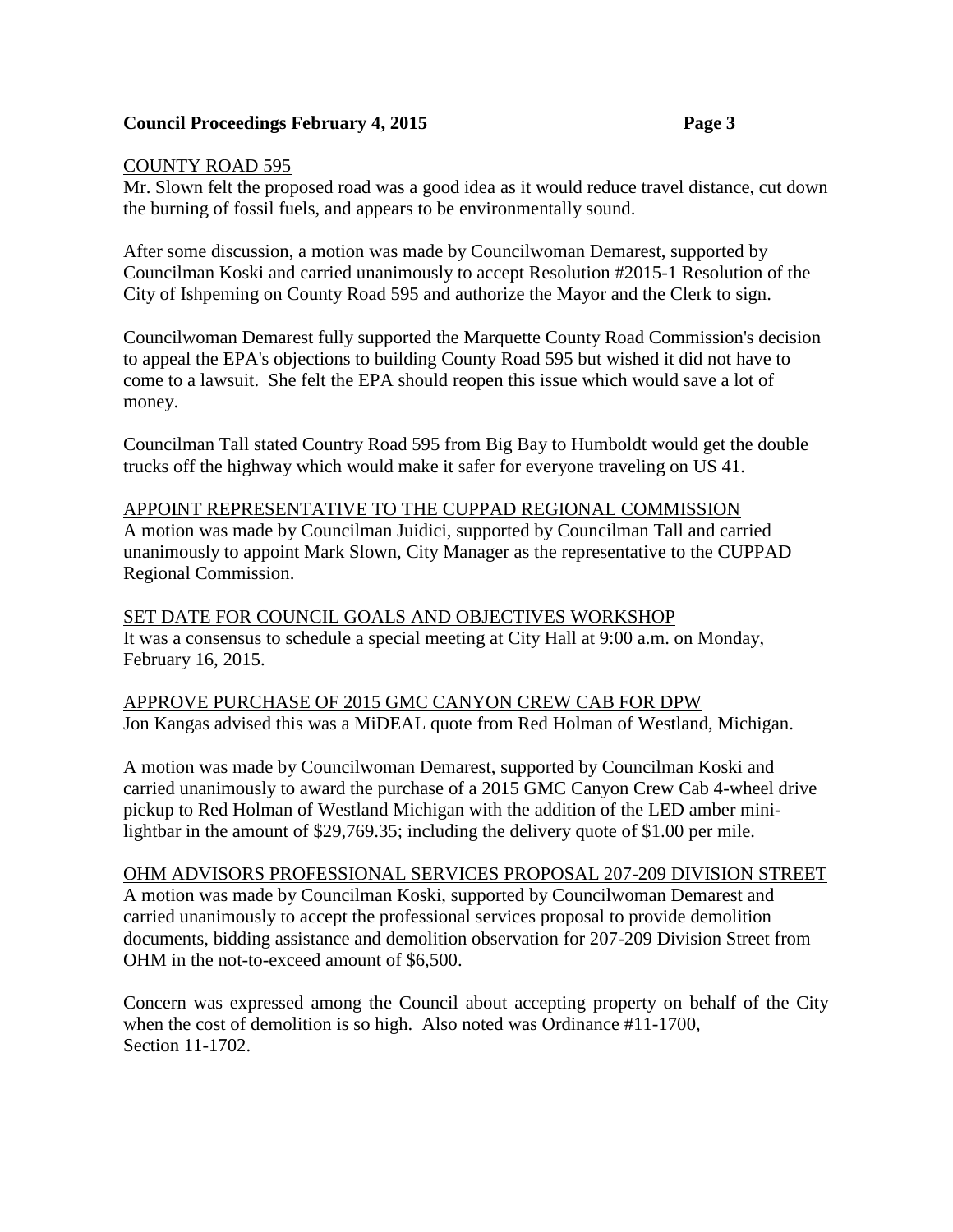#### OLD BUSINESS

Councilwoman Demarest requested an update on the archives meeting with Markus Robbins, from NMU; and Mr. Slown advised a meeting had been arranged with Mr. Robbins at City Hall.

NEW BUSINESS – There was no new business.

## MAYOR AND COUNCIL REPORTS

Councilman Tall attended the Housing Commission meeting and they were currently evaluating the kitchen facilities; he also attended the Central Dispatch meeting and some work was still being done on minor problems with the texting feature for 911.

Councilwoman Demarest reported she attended the Library Board meeting and the new lights were in; a Librarian Assistant had been hired; and she also attended the Downtown Development Authority meeting.

Councilman Juidici advised there was a Cemetery Board meeting but he was unable to attend.

Councilman Koski attended the Parks and Recreation Board meeting and reviewed the Master Plan and the Recreation Plan; he attend the  $128<sup>th</sup>$  Annual Ski Jump which had a fantastic turn out; and commended the DPW on the quality of the ski trails. He also thanked the Kemp family for attending the meeting and voicing their concerns.

Mayor Tonkin reported he and other Council Members attended the Elected Officials Workshop put on by the Northern Michigan Public Service Academy Program; he attended an Inspiration Zone Meeting which had a very good attendance, and reminded everyone if they had any questions the should always ask.

#### MANAGER'S REPORT

Mr. Slown advised staff would be checking into the situation brought forward by the Kemp's; he received a map from Jim Thomas showing a proposal for a multi-use trail that would be a nice addition to the trail network; he thanked Ed Anderson for all his work on grants for the fire department; thanked Mark Stoor from GEI for all the work on grants for the 2014 Freeze; reported the denial of a claim related to the Partridge Creek project; and also thanked the citizens and everyone involved in helping to better the future of our community.

#### ATTORNEY'S REPORT

Ms. Hoff reported over the past few weeks she had the opportunity to work and meet with all the department heads and several staff on many different topics; was very happy to be back serving the City of Ishpeming, and looked forward to continue working with everyone.